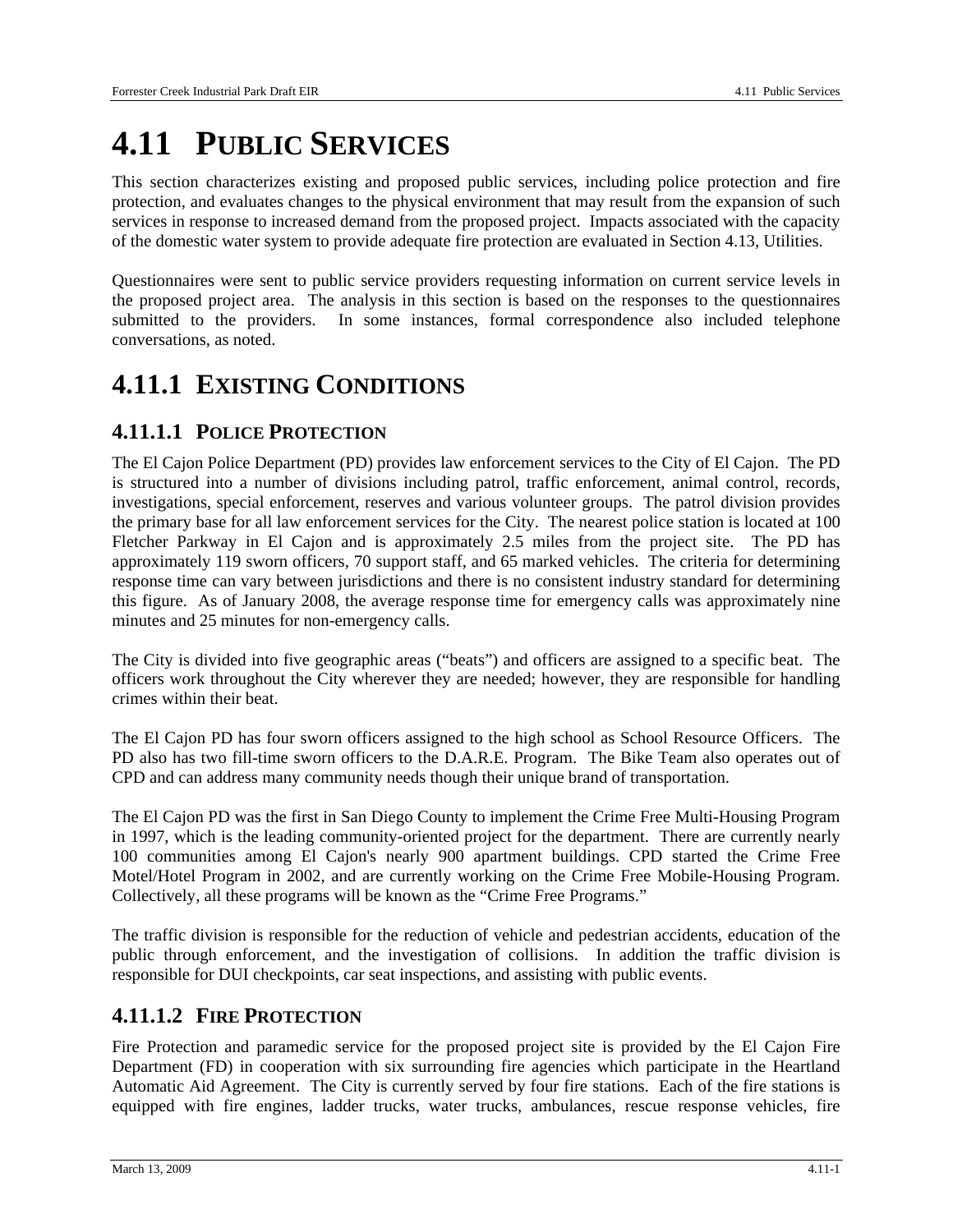investigation equipment, and advanced life support vehicles. The nearest fire station to the project site is Station #9 located on North Marshall Street in El Cajon. The average response time for both emergency and non-emergency calls is eight minutes; however, due to the proximity of the project site to Station #9, the response time would be less than five minutes. The FD utilizes three people per fire engine, three to four people on the ladder trucks, two people on the ambulance, and two people for the response team. Currently, there are no plans to expand the facilities.

The FD has a mission to provide fire fighting services to the community of El Cajon. In addition, the FD has the following specific mission goals:

- To provide and manage resources that ensure effective and efficient caring of life, protection of property and quality public service;
- To partner with the community in the pursuit of raising the quality of life for the citizens of El Cajon;
- To assist and coordinate with other City departments for the purpose of meeting the needs of the community;
- To support members of the City Council and City Administration in providing for the community;
- To support outside agencies involved in the caring and preservation of life and property; and
- To support and adhere to the laws of the El Cajon Municipal Code.

# **4.11.2 REGULATORY FRAMEWORK**

### **4.11.2.1 STATE**

### **State Fire Regulations**

State fire regulations are set forth in Sections 13000 et seq. of the California Health and Safety Code, which include regulations concerning building standards (as also set forth in the California Building Code), fire protection and notification systems, fire protection devices such as extinguishers and smoke alarms, high-rise building and childcare facility standards, and fire suppression training. The State Fire Marshal enforces these regulations and building standards in all state-owned buildings, state-occupied buildings, and state institutions throughout California.

# **4.11.3 IMPACT SIGNIFICANCE THRESHOLDS**

The following impact significant threshold is based on Appendix G of the CEQA Guidelines:

The proposed project would have a significant effect on the environment if the demand for police services and fire protection would result in substantial adverse physical impacts associated with the provision of new or physically altered governmental facilities, or the need for new or physically altered governmental facilities, the construction of which could cause significant environmental impacts, in order to maintain acceptable service ratios, response times, or other performance objectives for police protection and fire protection.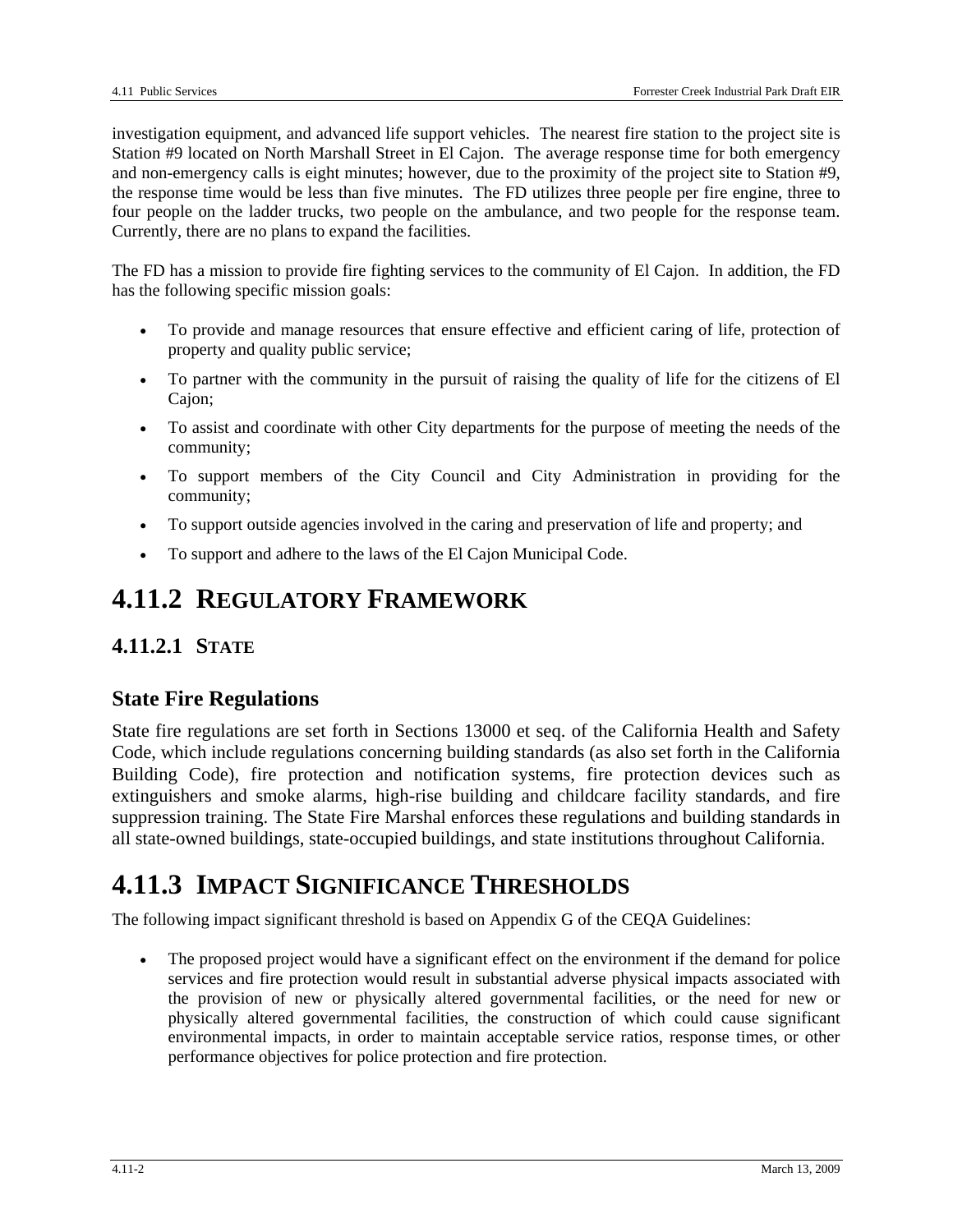# **4.11.4 ISSUE 1 – POLICE PROTECTION**

*Would the proposed project's demand for police capacity result in substantial adverse physical impacts associated with the provision of new or physically altered governmental facilities, the construction of which could cause significant environmental impacts, in order to maintain acceptable service ratios, response times, or other performance objectives for police protection?* 

#### **4.11.4.1 IMPACT ANALYSIS**

Personal communication with the El Cajon Police Department (Holly Faulk, Senior Fiscal Analyst 7/7/08) indicated that current police capacity would be able to serve the project site adequately and no negative impact on service coverage is anticipated. Currently, construction is underway for a new fivestory police headquarters, which will replace the police headquarters located on Fletcher Parkway. The new building will be located on Magnolia Avenue, approximately three miles from the project site and is scheduled to be completed in 2011. Therefore, no impact to police services would occur.

#### **4.11.4.2 SIGNIFICANCE OF IMPACT**

Implementation of the proposed project would not result in substantial adverse physical impacts associated with the provision of new or physically altered police facilities. Therefore, no impact would occur.

#### **4.11.4.3 MITIGATION, MONITORING, AND REPORTING**

Because the proposed project would not result in significant impacts related to police services, no mitigation measures are provided.

# **4.11.5 ISSUE 2 – FIRE PROTECTION**

*Would the proposed project's demand for fire protection result in substantial adverse physical impacts associated with the provision of new or physically altered governmental facilities, the construction of which could cause significant environmental impacts, in order to maintain acceptable service ratios, response times, or other performance objectives for fire protection?* 

### **4.11.5.1 IMPACT ANALYSIS**

Personal communication with Monica Zech (Public Information Officer, 7/7/08) of the El Cajon FD indicated that the proposed project would not result in the need for new or physically altered FD facilities. The FD would be able to serve the project site adequately with fire and emergency services. In addition, the proposed project would not physically interfere with the implementation of an adopted emergency response plan or emergency evacuation plan. Therefore, no impact to fire and emergency services would occur.

#### **4.11.5.2 SIGNIFICANCE OF IMPACT**

Implementation of the proposed project would not result in substantial adverse physical impacts associated with the provision of new or physically altered governmental facilities. Therefore, no impact would occur.